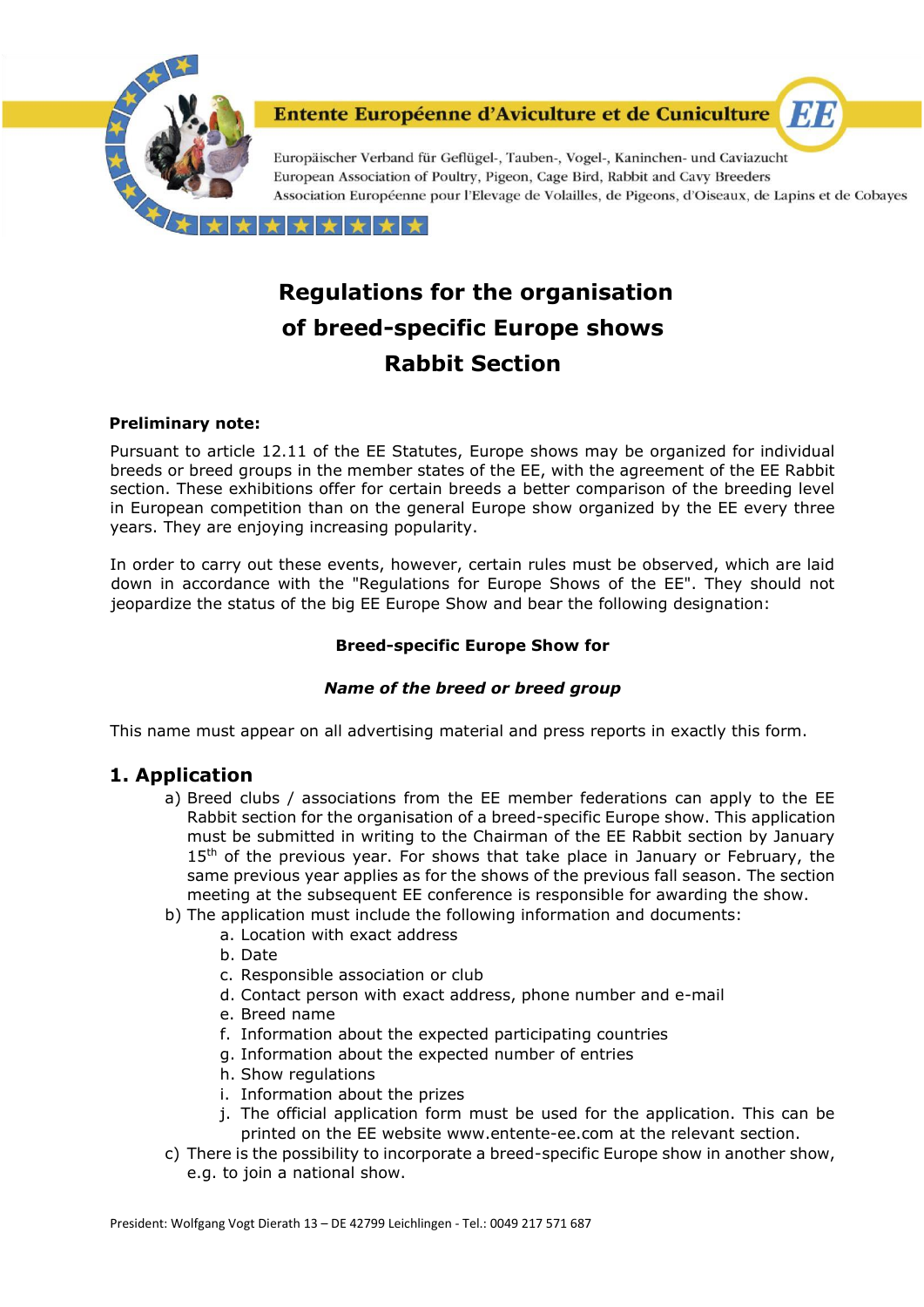

Europäischer Verband für Geflügel-, Tauben-, Vogel-, Kaninchen- und Caviazucht European Association of Poultry, Pigeon, Cage Bird, Rabbit and Cavy Breeders Association Européenne pour l'Elevage de Volailles, de Pigeons, d'Oiseaux, de Lapins et de Cobayes

**ET B** 

\*\*\*\*

- d) The organisation of a breed-specific Europe show is governed by the provisions of the regulations for EE Europe Shows and these regulations for breed-specific Europe shows. The official regulations of the country in which the show takes place are to be considered.
- e) For a breed-specific Europe show in the Rabbit section, a single-row structure for the cages is recommended.

# **2. Date**

Breed specific Europe shows may only be held once a year at European level per show season for one breed or breed group. Excluded, however, is the show season, in which a general Europe Show is held (date protection). Comparable exhibitions can then only be carried out as international shows, whereby also the date protection acc. section 2 of the "Regulations for Europe Shows of the EE" is to be observed, meaning two weeks before and two weeks after the EE Europe Show no international shows may be held.

# **3. Participation**

All breeders who are members of a federation affiliated to the European Association of Poultry, Pigeons, Birds, Rabbits and Cavies breeders (EE) are entitled to participate.

#### **4. Breeds**

For all breeds and varieties listed or completed in the Standard 2003 of the Rabbit Section, a breed-specific Europe show can be held.

### **5. Entries**

- 5.1. The entered animals must belong to the breed for which the exhibition is organised.
- 5.2. Animals must be identified in accordance with the rules of the origin country.

#### **6. Judges**

6.1. In order to ensure a proper assessment, the panel of judges should not only consist of national judges, but a reasonable number of judges from the participating countries should also be invited. As far as possible, the judges required for the judgment, must, if possible, have

 participated in EE training courses or, must have attended training courses in the respective countries

 6*.2*. When hiring judges, the breeds for which they are considered experts must be indicated, either because they breed these breeds, or work for this account in these special clubs.

 After the registration deadline, the required judges must be notified to the Chairman of the EE Rabbit Division.

6.3. Judges' colleagues must be informed before the start of the judgment. The ABCD judgment is applied. Before starting the evaluation of a race, the four judges,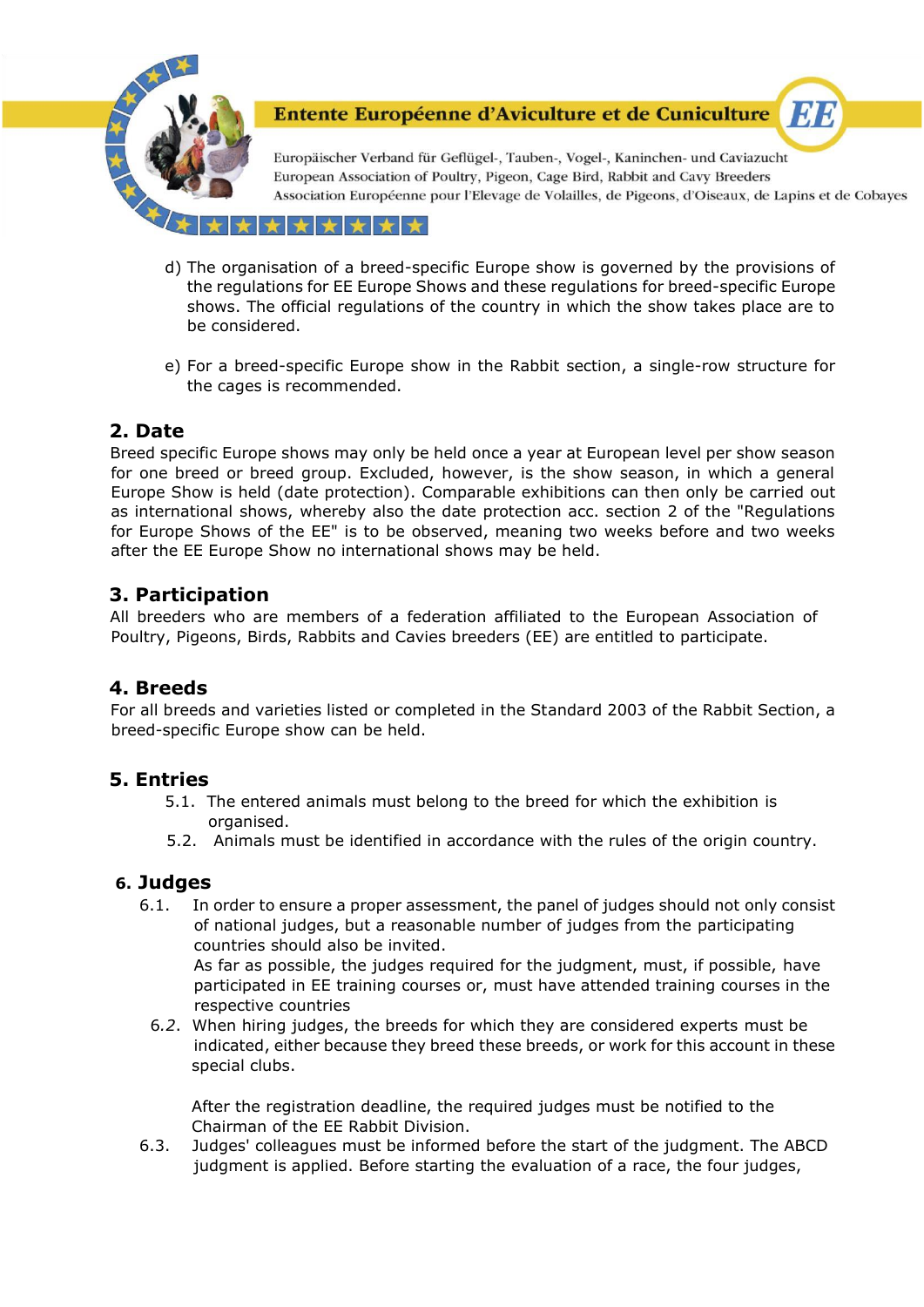

Europäischer Verband für Geflügel-, Tauben-, Vogel-, Kaninchen- und Caviazucht European Association of Poultry, Pigeon, Cage Bird, Rabbit and Cavy Breeders Association Européenne pour l'Elevage de Volailles, de Pigeons, d'Oiseaux, de Lapins et de Cobayes

ETE

#### \*\*\*\*

 together with the referent judge, must make a point on the race. Difficult breeds (fancy rabbits, etc.) and rare breeds must be judged with the appropriate sensitivity.

It is up to the referent judge to coordinate his fellow judges!

# **7. Compensation of the judges**

- 7.1. Unless otherwise agreed with the judges, the judges will be compensated on the basis of the regulations for the EE Europe Show.
- 7.2. All travel, accommodation and catering costs of the judges are borne by the show management. Foreign judges will be compensated for one judging day with at least two hotel nights on basis of a double room.
- 7.3. The travel expenses of the judges will be charged on presentation of the voucher for the train journey  $2<sup>nd</sup>$  class. Judges traveling by car will be compensated on basis of  $\epsilon$  0.25 per kilometre. If possible, carpools are to be formed.
- 7.4. The show management is free to negotiate special arrangements with the judges by mutual agreement.

## **8. Judging**

- 8.1. The judging will be carried out in accordance with the Standard's regulations 2003, according to the following notation:
	- 97-100 points = vorzüglich =  $V =$  exceptional
	- 96-96,5 points = hervorragend =  $HV =$  excellent
	- $94-95.5$  points = sehr gut = SG = very good
	- $92-93,5$  points = gut =  $G =$  good
	- 90-91,5 points = befriedigend =  $B =$  satisfiable
	- Under 90 points = nicht befriedigend =  $N.B$  = unsatisfactory
- 8.2. The rabbits will all be weighed, and the weight will be listed on the judging card.
- 8.3. An individual notation must be given for each of these seven positions in the assessment. Positions of breed characteristics should also be printed on the judging cards. (Ex.: Giant - position 4: head and ears; position 5: coat colour; position 6: under-colour).
- 8.3. Then a final grade is given. It is the sum of the points given in the seven positions. Apart from the second position, half points may be awarded for each of the other positions.
- 8.4. For a uniform assessment, the rating should be as follows:
	- For a totality of points in a position  $=$  excellent
	- The withdrawal of a half point in a position  $=$  very good
	- The withdrawal of a point in a position  $=$  good
	- The withdrawal of 1.5 points in a position  $=$  ALWAYS JUSTIFY
	- The withdrawal in position  $7$  care condition ALWAYS JUSTIFY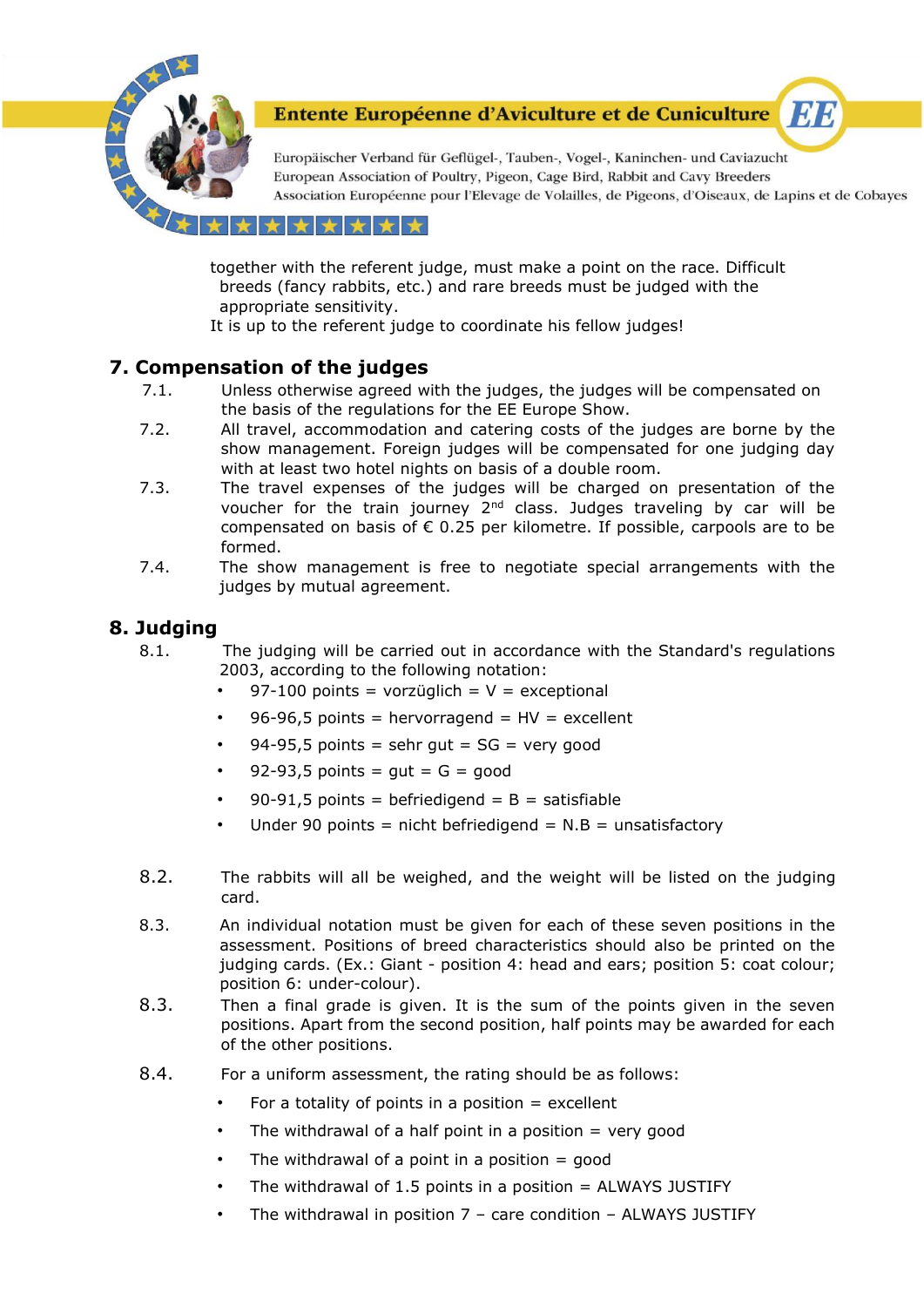

Europäischer Verband für Geflügel-, Tauben-, Vogel-, Kaninchen- und Caviazucht European Association of Poultry, Pigeon, Cage Bird, Rabbit and Cavy Breeders Association Européenne pour l'Elevage de Volailles, de Pigeons, d'Oiseaux, de Lapins et de Cobayes

ETE

#### \*\*\*

- 8.5. A rabbit will be disqualified, if he obtains in positions one (1) or three (3) less than 15 points; in positions four (4), five (5) and six (6), less than 11 points, in position seven (7) less than three points.
- 8.6. Each disqualification must be justified. The referent judge or another judge must be consulted.
- 8.7. For scores from 97 to 100 (remarkable), a confirmation from the referent judge is compulsory, namely: with 97 points, a counter signature from the referent judge, and, with 97.5 points, another member of the Grand Jury must be called and it is only with his confirmation that the animal obtains 97.5 points or more! The allocation of 97.5 points and more is only possible and authorized with the signature of three judges.
- 8.8 At European expositions, the recognized breeds may only be judged according to the European Standard. The races that are not recognized in the European standard (other varieties) can be assessed if there is a national Standard established under the European Standards and available in German, French or English.

#### **9**. **Prizes**

- 9.1. On the part of the EE, an EE medal per breed will be made available for breed-specific Europe shows.
- 9.2. Certificates and champion medals are planned.
- 9.3. The further prize distribution is the responsibility of the organizer.
- 9.4. The show management is recommended to issue a commemorative prize for each exhibitor.
- 9.5. The prizes to be awarded must be stated in the application.

#### **10**. **Europe collection champion**

- 10.1. The title can be awarded if at least 20 animals of a breed are registered. If 20 animals are also registered within individual colour varieties, another title can be awarded there.
- 10.2. The Europe collection champion title is calculated with the highest total score of the 4 best animals of the same colour. Both sexes must be represented. If there is equality of points, both exhibitors will receive the title 'Europe collection champion'. The winners will be calculated.
- 10.3. The regulations may be made more difficult by the show management, but not lighter.

# **11. Europe Champion**

- 11.1. For at least 20 registered animals within each breed, the title of Europe champion will be awarded. Regardless of sex, the best animal is awarded. The second and third place winner can be awarded with further prizes.
- 11.2. If 20 animals are also registered within individual colour varieties, another title 'Europe Champion' can be awarded there.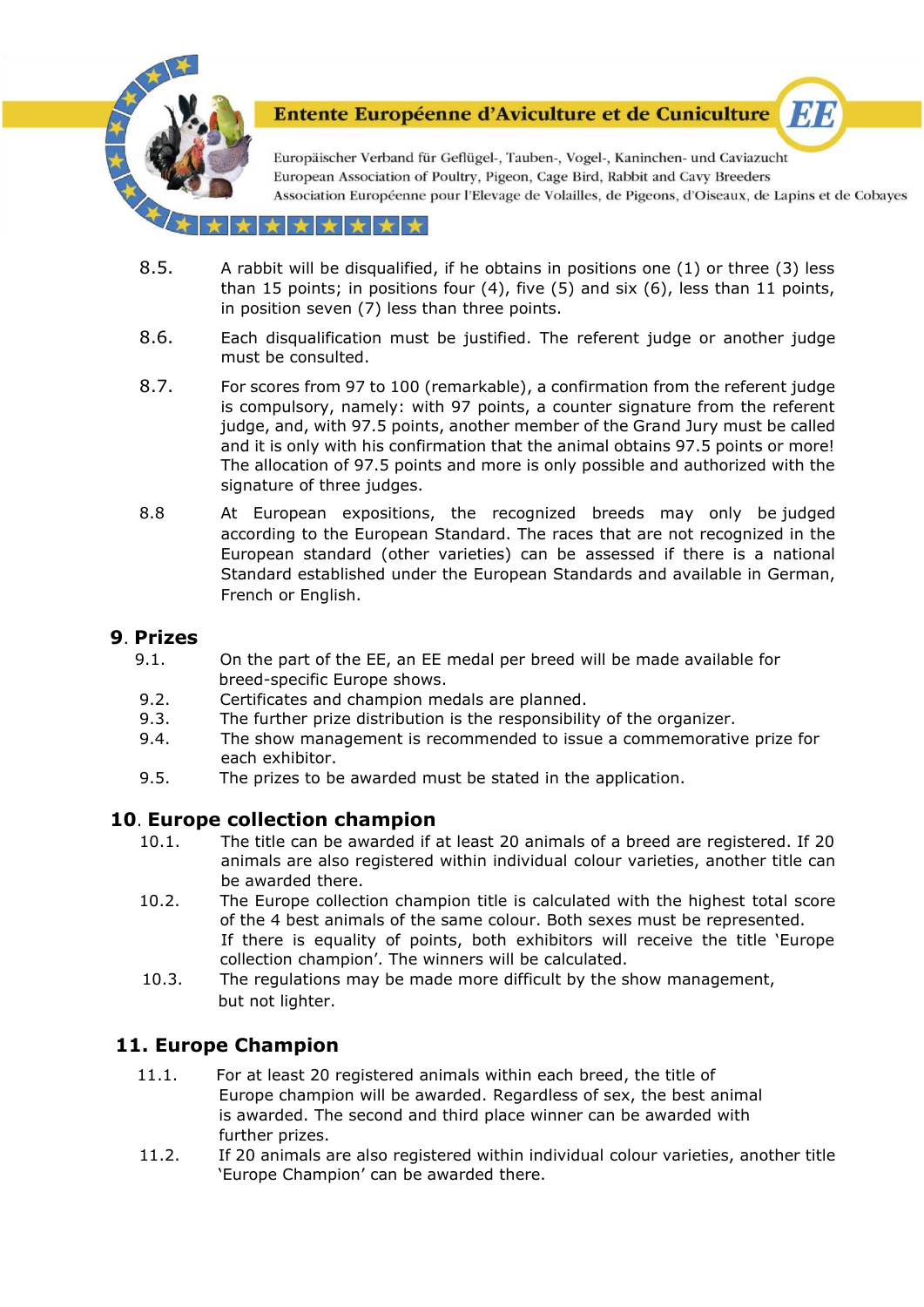

Europäischer Verband für Geflügel-, Tauben-, Vogel-, Kaninchen- und Caviazucht European Association of Poultry, Pigeon, Cage Bird, Rabbit and Cavy Breeders Association Européenne pour l'Elevage de Volailles, de Pigeons, d'Oiseaux, de Lapins et de Cobayes

**ET B** 

#### \* \* \* \*

- 11.3. If more than 40 animals are registered per breed, the best male and the best female will be awarded this title. This also applies to the individual colour varieties, provided they meet these conditions (40 animals per colour). Also, here the second and third place winner can be awarded with further prizes.
- 11.4. For the title Europe champion at least the note 'very good' 96 Pt must be obtained.
- 11.5 The title will be awarded to the highest rated animal. If there are several animals with the same number of points, the award will be given by the referend judge in collaboration with a judging panel, which will have to include at least two other judges from different nations.

# **12. Certificates**

- 12.1. The winner of the title 'Europe champion' or 'Europe collection champion' will be given an appropriate certificate by the show exhibitors, on which the following data are recorded:
	- Type of Europe show precise name (see template)
	- Breed
	- Colour and sex
	- Note / points
	- Title Europe champion or Europe collection champion
	- Name of the exhibitor
	- Place, country and date of the Europe show
	- Signature of the show manager and the chief judge
	- Optionally a photo of the winning animal
	- EE logo and logo of the breed-specific Europe show
- 12.2. The documentary forms can be ordered from the chairman of the EE Rabbit section after closure of registration. However, also own certificates with the aforementioned information can be printed.
- 12.3. The certificate must be drawn up during the show and handed over to the exhibitor.

# **13. Youth Europe show**

13.1. It is desirable to provide a youth class within a breed-specific Europe show. Young breeders up to **18 years** old are allowed to participate in it.

# **14. Youth Europe collection Champion**

- 14.1 The title of 'Youth Europe collection champion' is awarded on the basis of the regulations for EE Europe Shows. Accordingly, the title can be awarded if at least 10 animals of a breed are registered. If 10 animals are also registered within individual colours, another title can be awarded there.
- 14.2 The Europe collection champion title is calculated with the highest total score of the 4 best animals of the same colour. Both sexes must be represented. If there is equality of points, both exhibitors will receive the title 'Europe collection champion'. The winners will be calculated.